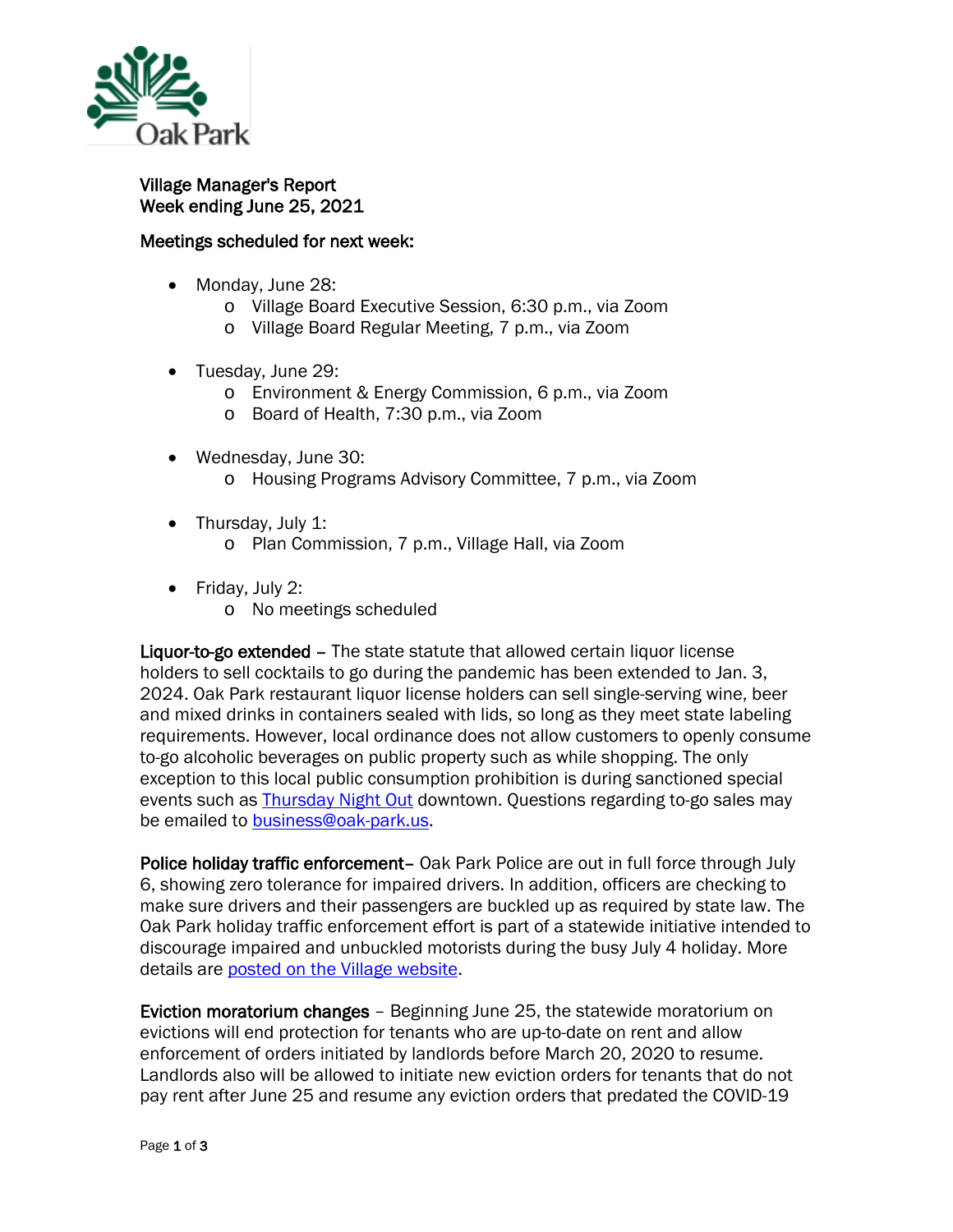emergency. However, renters who face eviction orders due to financial hardships that occurred between March 20, 2020 and June 25, 2021, will continue to be protected.

Police women donations – Police Sgt. Samantha Deuchler and Officer Christine Simkus recently delivered more than \$300 worth of menstrual products for the Oak Park Community Fridge at Carnival Grocery, 824 S. Oak Park Ave. The products were purchased with donations from the many women in the Oak Park Police Department, both sworn and administrative. Originally set up as a resource for those experiencing food insecurity, the fridge project has expanded to provide a range of other important products. The [Oak Park River Forest Chamber of Commerce Women in Business](https://www.oprfchamber.org/groups-women-in-business)  [group](https://www.oprfchamber.org/groups-women-in-business) also recently held a drive to purchase menstrual products and diapers to be included with food items at the fridge site. Read more information about the Oak Park Community Fridge at [www.opfridge.com.](http://www.opfridge.com/)

Crossing buttons return – The pedestrian-activated crossing signals at intersections are being turned back on as pandemic restrictions are eased. The signals were placed on a fixed-timing schedule last year to eliminate the need for pedestrians to push the buttons to get the walk signal. Traffic engineers say requiring activation only when needed helps ensure a smoother flow of traffic when no pedestrians are present.

Ridgeland bridge work delayed – The Illinois Department of Transportation has canceled plans to close the Ridgeland Avenue bridge over I-290 this weekend for repairs as reported last week. The work likely will be rescheduled for next month. During the bridge closure, traffic will be detoured to Central Avenue via Madison Street and Roosevelt Road.

Construction crane fame – Neighborhood kids near the [American House Senior](https://www.americanhouse.com/oak-park)  [Living Community](https://www.americanhouse.com/oak-park) project at Oak Park Avenue and Madison Street created an Instagram page for the giant crane that has long visually dominated the construction site. They named the crane Candice, prompting workers to create and attach a sign bearing the name. The crane's online fame will be short lived, however. The developer just informed the neighborhood that the crane will begin coming down on July 7, as attention turns to enclosing the building so that work can occur inside during the fall and winter months. The new facility is expected to open in the summer of 2022. To check out the Instagram page photos, click here...

Oak Park Avenue improvements – All underground water and sewer work should be completed by the July 4th weekend, including in the busy Madison Street intersection. Crews are replacing crossing ramps, sidewalk and curbs in preparation for paving all of Oak Park Avenue except for in the Hemingway District, which was part of last year's Lake Street improvement project. These paving preparation activities are proceeding south from North Avenue. The project remains on schedule to be completed in November. Construction details and schedules are posted at [www.opaveanew.com.](http://www.opaveanew.com/)

Page 2 of 3 Miscellaneous construction updates – State contractors are still on North Avenue as part of a repaving project between Harlem and Cicero avenues. IDOT crews also are